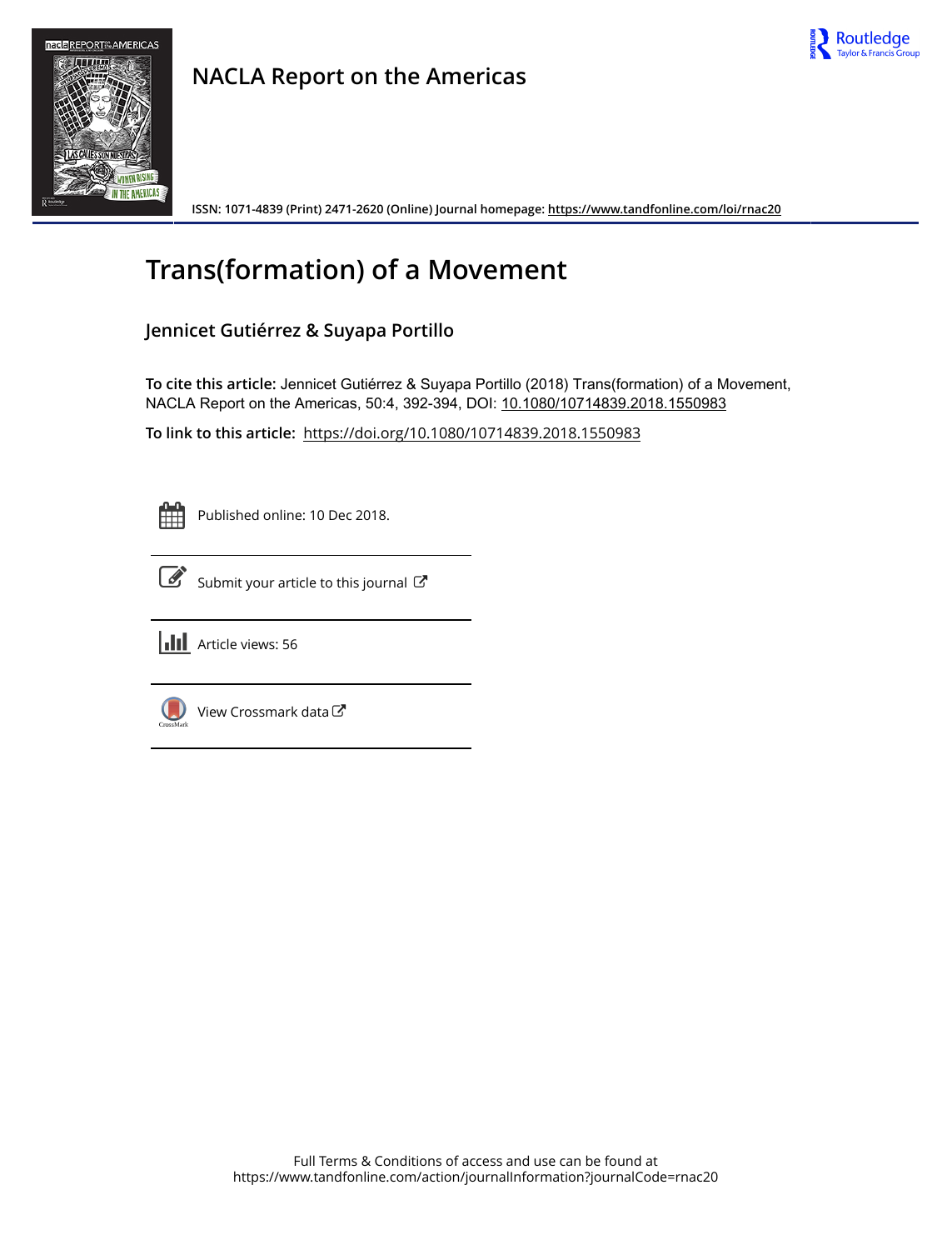### JENNICET GUTIÉRREZ AND SUYAPA PORTILLO

# Trans(formation) of a Movement

Roxsana Hernández, an immigrant transgender woman from Honduras, died in ICE detention earlier this year. LGBTI activists refuse to let her death be in vain.

n May 25, 2018, Roxsana Hernández, a<br>trans women from Honduras, died while in<br>Immigration and Customs Enforcement (ICE) trans women from Honduras, died while in Immigration and Customs Enforcement (ICE) detention in Albuquerque, New Mexico, after being held there for two weeks. The news hit the transgender community hard. Yet it wasn't the first time a trans person had died this way. In 2007, Victoria Arellano, an undocumented transgender woman from Mexico, died in ICE custody too, due to medical neglect. Detention is not a safe place for any immigrant—several Hondurans have perished in immigrant detention this year alone—but least of all for transgender immigrants.

Transgender immigrants are often marginalized from the public debate and discourse on immigration, ignored by immigration reformers, and absent from proposals for comprehensive immigration reform. They garner little mention in mainstream efforts to draw attention to the plight of immigrants. Although they constitute a small minority of the overall detained migration population, transgender women face extreme violence and indignities in detention, and are highly policed, scrutinized, and disciplined in various contexts throughout their migration journeys. Their stories often shock the conscience but are also alarmingly and uniformly laced with brutality. Transgender immigrants are made virtually invisible, and when they are 'seen,' they often face homophobia and are derided, unwanted, and face discrimination from organizations who serve immigrants in general. For Roxsana Hernández, being trans and immigrant meant death.

### The Case of Roxsana Hernández

Roxsana Hernández was from Comayagua, Honduras. She migrated in search of a better life and to help her family back home. According to Roxsana's three sisters, in Honduras she faced a hard life, could not get a job because she was transgender, and when she walked down the street with them, passersby often heckled and jeered her. She and her sisters spent their days making tortillas and cooking beans to sell seven days a week from a shared one-bedroom apartment.

On July 7, 2018, over a month after her death, her family received Roxsana's lifeless body, in a cracked box, her body near decomposition. The Honduran government declined to provide burial costs or bereavement assistance to the family. The U.S. government, for its part, seemed eager to close the case, send the body back to Honduras, and be done with it.

Roxsana's family learned about her death over the phone, when an officer from the Honduran Foreign Relations office responsible for all migration matters called Roxsana's sister. The official explained the circumstances of her death, and then proceeded to disclose that she was HIV-positive and had a criminal record. For the family, it felt as if the call had to include a final indignity by exposing a personal privacy to justify what happened to her—they did not know Roxsana had been HIV-positive. The officer could not answer any of the other questions Roxsana's sisters had. Instead, he told them that to bring the body back they needed to go to the capital and bring photos of their dwellings to demonstrate poverty so that the government could cover the costs of the flight. In fact, it took many calls by local LGBTI groups to the government office as well as from U.S. transled groups to get the government to cover the costs to return Roxsana's body to her family. Nothing for Roxsana, in life or death, was easy.

Roxsana's case, including even her own family's lack of awareness about the hardships she faced in life, are a reminder of the overwhelming challenges

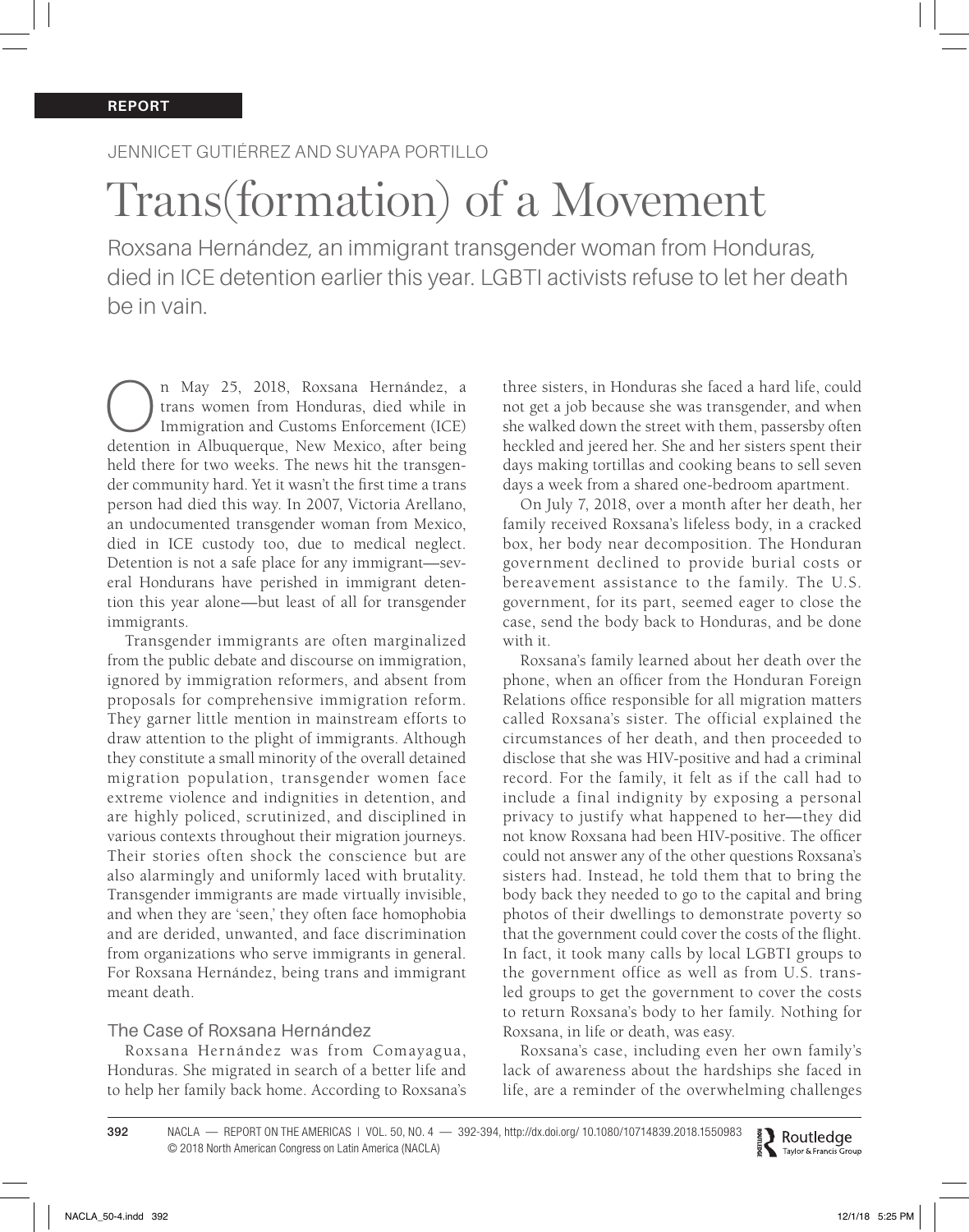

**Roxsana Hernández (**COURTESY OF TRANSGENDER LAW CENTER**)**

facing trans immigrants. Transnational concern about Roxsana's treatment in detention brought Isa Noyola, deputy director of the Transgender Law Center and also a member of Familia: Trans Queer Liberation Movement (TQLM), to Honduras to understand and draw attention to the conditions Honduran transgender women confront in their home country and why they are leaving in such massive numbers, particularly from Honduras. At the same time, Noyola's visit to Honduras was a critical opportunity for Roxsana's family to understand their sister's experience, the conditions at detention facilities, and the lives of transgender women in the United States. Dialogue with U.S.-based organizers and advocates created important opportunities for connection and understanding.

At the same time, this is an important story for organizers in the United States to comprehend. Roxsana's story of poverty and limited opportunity is not unique. Meetings with transgender-led groups in Honduras rendered equally grave data about the situation facing transgender people throughout the country: from the precarious social climate facing transgender women to societal and state-sanctioned violence; from police abuse and military harassment to weak social support and a lack of work and education. In San Pedro Sula, for instance, many are forced into *narcomenudeo* (small-scale selling or moving drugs through consumption of them) by gangs.

Though there have been reforms to the penal code in Honduras to acknowledge discrimination against LGBTI people, cases against them hardly ever get prosecuted or see justice. In fact, the impunity rate for violence against women and femicides in Honduras is 95 percent. According to CATTRACHAS, from 2009 to 2018, there have been 97 murders of transgender women, and 44 of those murdered were sex workers. Trans-led groups such *Colectivo Unidad Color Rosa, Cozumel Trans*, and *Asociacion Feminista Trans* (AFET) are working to address the lack of adequate funding for needed services and organizing. Yet even members and leaders of established LGBTI organizations are increasingly being forced to leave Honduras themselves to seek a new future north or risk being killed in Honduras.

### Violence in Detention

Towards the end of August, Familia: TQLM organizers (including the first author, Jennicet Gutiérrez) visited transgender women held in detention at the Cibola County Correctional Facility in New Mexico, owned by CoreCivic, one of the country's largest private prison companies. The prison is categorized as medium security, but is in fact heavily guarded, with barbed wire, fully-equipped guards, and surveillance cameras throughout. To get to the visiting area, you go through a major security door and wait while detainees are brought out. Then another door opens so you can enter to visit the detainees. Each of the trans prisoners wears a name badge with an identification number that clearly does not match their gender identity and expression. This inhumane practice is a tacit way to dehumanize trans people and justify their inhumane detention.

Transgender women held in this facility come primarily from Honduras, Guatemala, El Salvador, and Mexico. Familia: TQLM organizers spoke with two transgender women there, who detailed the abuses they have faced both on the migrant trail as well as inside the detention center. They are given a uniform and forced to wear boxers, although they are used to and most comfortable wearing women's underwear. Their bodies are noticeably fragile. The food they are served is poor quality and lacks nutritional value.

According to a report by Human Rights Watch and Familia: TQLM and the Transgender Law Center, *"Do You See How Much I'm Suffering Here?" Abuse against Transgender Women in U.S. Immigration Detention,*  there are approximately 65 trans people in detention any given day. Seventy percent of the trans people in detention surveyed were afraid of being abused due to their sexual orientation or gender identity. Twentyeight women interviewed for the report said they had